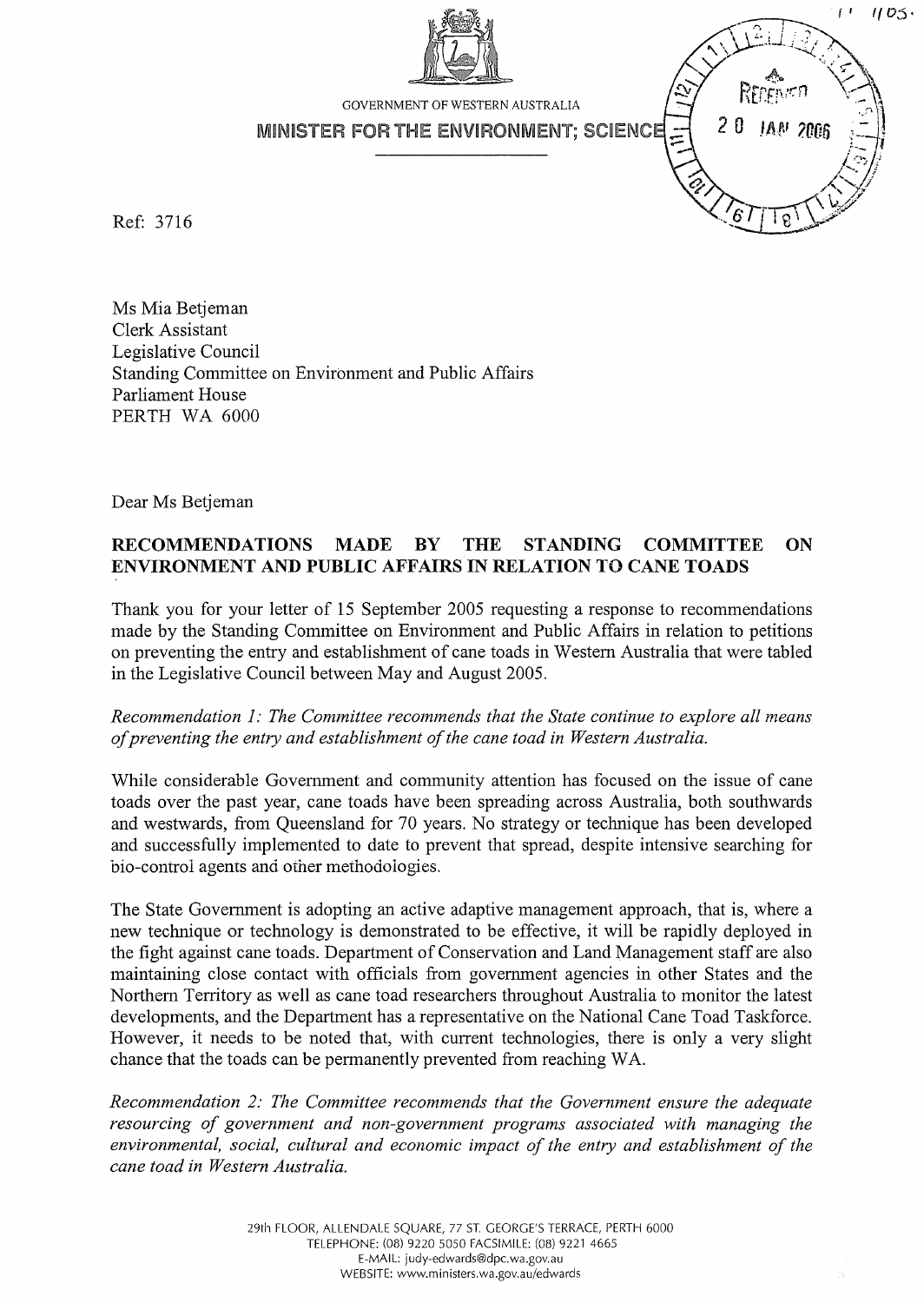The State Government allocated \$600,000 for the control of cane toads in December 2004, and \$900,000 for the 2005/06 financial year. A further \$1 million was allocated in July 2005, comprising \$500,000 for a public awareness campaign and a further \$500,000 for a community-based control program through the 'Stop the Toad' Foundation. The Commonwealth pledged a matching allocation of \$600,000 in August 2005. Ongoing State funding post 30 June 2006 is being considered in the 2006/07 budget process.

*Recommendation* 3: *The Committee recommends that the State Government, as a matter of priority, ensure that key biodiversity assets are identified and protected from the devastating effects of the establishment of the cane toad in Western Australia.* 

Following a community and scientific forum held in Kununurra in March 2005, a number of recommendations were made. One of these, Recommendation 7, was that "A biodiversity study of the Kimberley region should be funded in the medium term, but this **must not**  detract from funding for the control of cane toads entering Western Australia." Clearly, the community priority was to invest most resources in attempts to prevent the entry and establishment of cane toads in WA.

Nevertheless, biodiversity asset identification and protection is one of the key platforms of the State Cane Toad Strategy. Key elements of this include:

- Developing and implementing a biological survey of the Kimberley region to identify species at risk, key areas requiring protection and investigating the role that islands might play in the conservation of species at risk.
- Identifying areas on the mainland that are unlikely to be colonised by cane toads because of natural geographical features, which could be used for translocating species at risk.
- Evaluating the feasibility of protecting critical habitat for geographically-restricted or threatened species with fencing and toad trapping programs.
- Assessing the risk of cane toads invading offshore islands and devising mitigation strategies for particular islands.

*Recommendation* 4: *The Committee recommends that the State Government ensure the adequate resourcing of research into mechanisms for the biological control of the cane toad.* 

The CSIRO has been researching methods for the biological control of cane toads since 1991 and the Commonwealth Government has allocated \$10 million to bio-control research since 1996. The Commonwealth Government announced a \$3 million funding boost to this research in August of this year (Attachment 1). Additionally, the Queensland Government allocated \$1 million for the development of a cane toad specific toxin in March of this year (Attachment 2). The Western Australian Government is considering its budgetary position and how best it can support these ongoing research programs into the biological control of cane toads, but our primary focus is on direct control against the toads moving towards our borders and border security, whereas the Commonwealth Government is investing primarily in biological control research.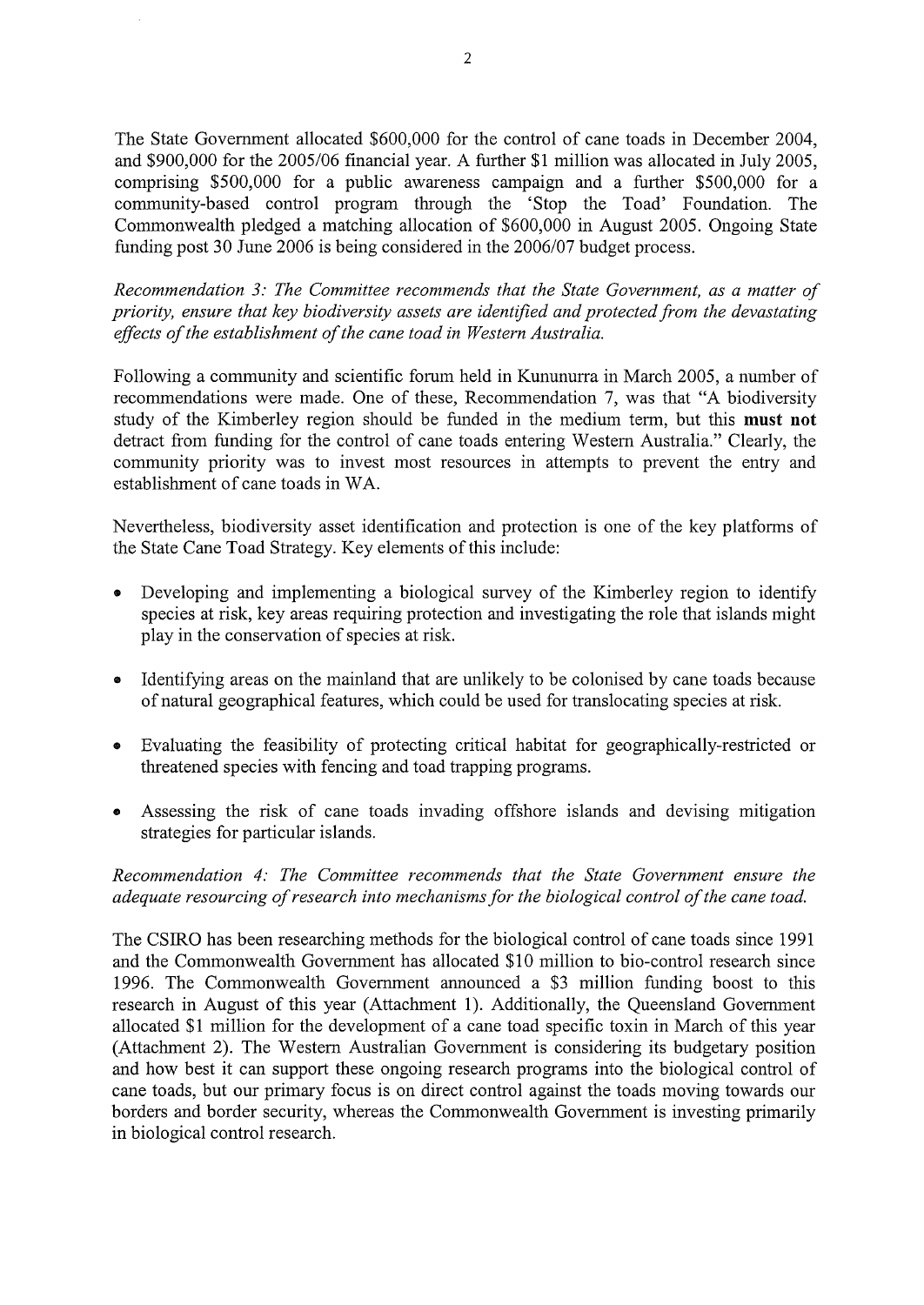*Recommendation* 5: *The Committee recommends that the State Government continue to call on the Federal Government to provide matched funding for cane toad initiatives in Western Australia.* 

To date, the Commonwealth has matched the initial State allocation of \$600,000 only and I can assure the Committee that the Minister for the Environment has actively pursued the matter of full matching funding with the Federal Minister for the Environment and Heritage, Senator the Hon Ian Campbell. Unfortunately, in his response of 19 September 2005 (Attachment 3), Senator Campbell indicated that the additional State allocation in 2005 would not be matched by the Commonwealth. In his letter, Senator Campbell stated that the Commonwealth had committed over \$10 million to cane toad control measures since 1996.

Thank you for providing the opportunity to comment on the Committee's recommendations.

Yours sincerely

Am Buile

JOHN BOWLER MLA ACTING MINISTER FOR THE ENVIRONMENT; SCIENCE

**16 JAN 2006**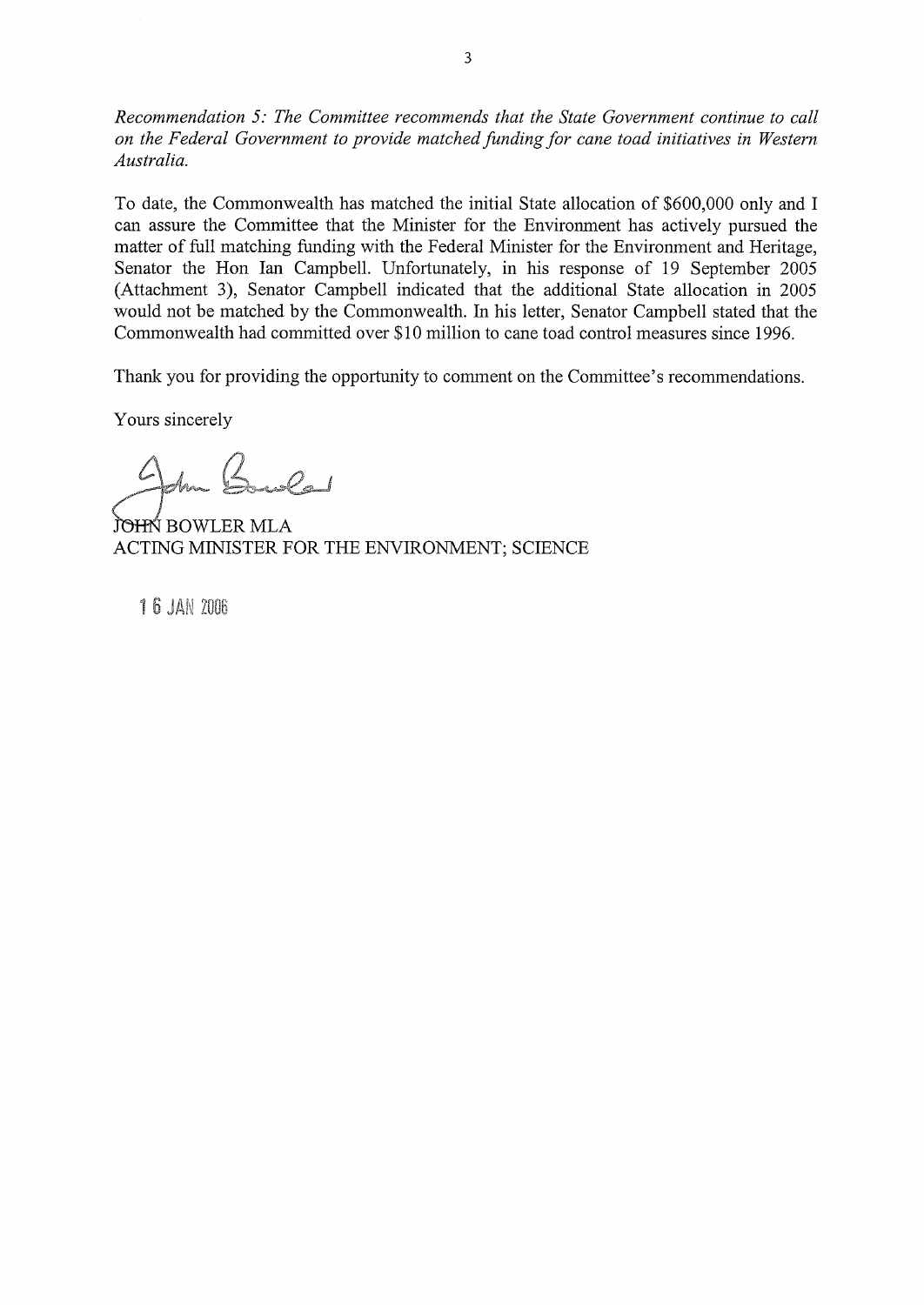

## **Senator the Hon. Ian Campbell**

```
You are here: DEH Home > Minister > lan Campbell > 2005 > 2004 > 2003 > 2002 > 2001 > 2000 > 1999 >
1998 > J997 > 1996
```
**Joint Media Release Australian Minister for the Environment and Heritage Senator the Hon. Ian Campbell**  & **Australian Minister for Education Science and Training Dr Brendan Nelson MP** 

5 August 2005

C219/05

## **\$3.6 million to fight the cane toad**

The Australian Government has stepped up the fight against the cane toad with a new \$3.6 million national package to combat the environmental menace.

The Minister for the Environment and Heritage, Senator Ian Campbell, and the Minister for Education, Science and Training, Dr Brendan Nelson, today announced a \$3 million funding injection for the Commonwealth Scientific and Industrial Research Organisation (CSIRO) to massively boost vital biological control research, with another \$600,000 for the joint Australian Government and Western Australian Government cane toad task force.

Senator Campbell said the Australian Government had already contributed almost \$7 million since 1996 on biological control studies and cane toad-trapping trials to combat the pest. The new funding would be made available through the Natural Heritage Trust and the CSIRO.

"The cane toad is a blight on our landscape, having already caused major damage to populations of Northern Territory species like the Northern Quoll," Senator Campbell said.

"Female cane toads lay 8000 to 35,000 eggs at a time and breed at least twice a year. Their large numbers in some States have had a devastating effect on our wildlife - they compete for food with other native animals and are likely to carry disease that can be transmitted to and reduce numbers of our frogs and fish species.

"So while short-term measures like traps are important to slow the toads down, their capacity to breed means we will not stop them for good unless we find a biological solution."

Dr Nelson said the \$3 million funding would boost the CSIRO's research effort into biological control of the invasive pest.

"Though there are a range of activities we can carry out to slow the progression of the cane toad, a key step towards the eradication of this pest will be found through scientific research," Dr Nelson said.

"The aim of this research is to identify a gene critical to toad development and then manipulate the gene to prevent the transition from tadpole to adult toad. The project will then look at ways in which to 'deliver' this gene through the toad population. This type of research could be the long term answer to the detrimental impact cane toads are having on our unique environment.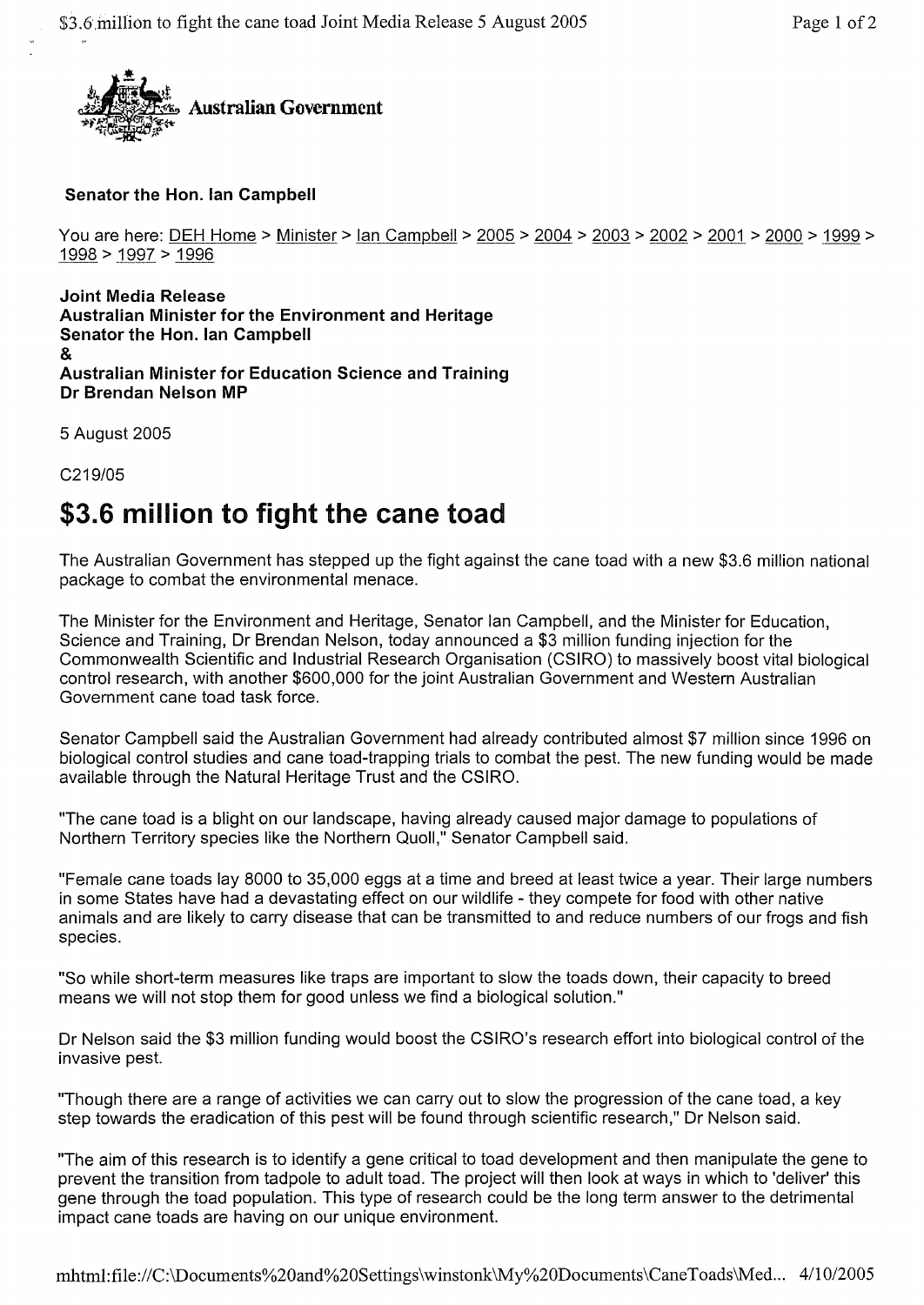"The ongoing CSIRO research can now be extended and fast tracked thanks to the Government's additional funding."

For more information on cane toads visit http://www.deh.gov.au/biodiversity/invasive/publications/canetoad/index.html

## **Media contacts:**

Renae Stoikos 02 6277 7640 or 0418 568 434 Varon Finkelstein 02 9465 3990 or 0414927663

Last updated: Friday, 05-Aug-2005 13:05:19 EST

Department of the Environment and Heritage GPO Box 787 Canberra ACT 2601 Australia Telephone: +61 (0)26274 1111

© Commonwealth of Australia 2005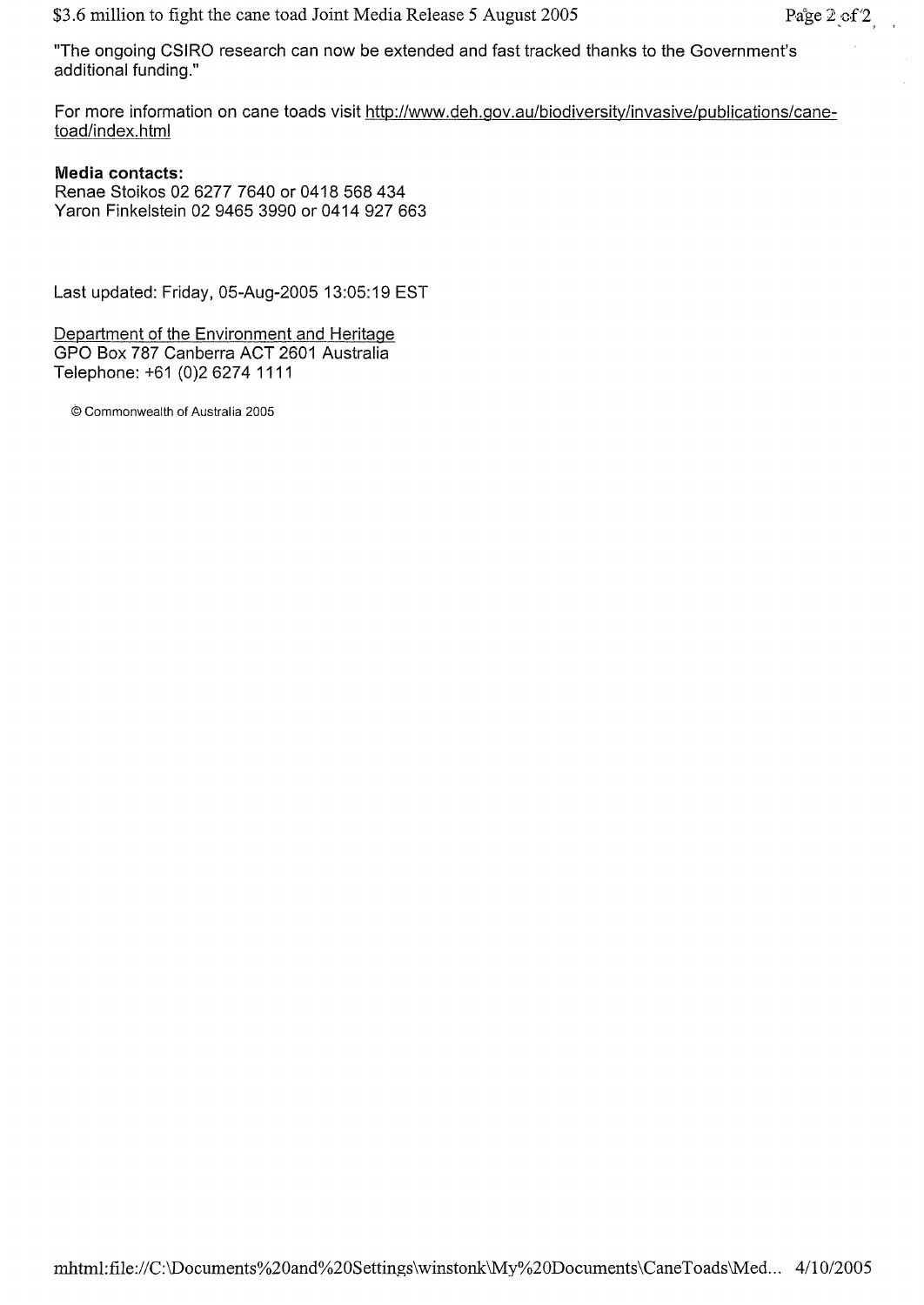

~'i" Government **Ministerial Media Statements** 

| Search   Subscribe   Unsubscribe   Check or change subscription                                                                                                                                                                                         |                                                                                                                                                                                                                                                                                                                                                                                                                                                                                                                                                                                                                                                                                                                                                                                                                                                                                                                                                                                                                                                                                                                                                                                                                                                                                                                                                                                                                                                                                                                                                    |
|---------------------------------------------------------------------------------------------------------------------------------------------------------------------------------------------------------------------------------------------------------|----------------------------------------------------------------------------------------------------------------------------------------------------------------------------------------------------------------------------------------------------------------------------------------------------------------------------------------------------------------------------------------------------------------------------------------------------------------------------------------------------------------------------------------------------------------------------------------------------------------------------------------------------------------------------------------------------------------------------------------------------------------------------------------------------------------------------------------------------------------------------------------------------------------------------------------------------------------------------------------------------------------------------------------------------------------------------------------------------------------------------------------------------------------------------------------------------------------------------------------------------------------------------------------------------------------------------------------------------------------------------------------------------------------------------------------------------------------------------------------------------------------------------------------------------|
| <b>Search</b>                                                                                                                                                                                                                                           | <b>Premier &amp; Trade</b>                                                                                                                                                                                                                                                                                                                                                                                                                                                                                                                                                                                                                                                                                                                                                                                                                                                                                                                                                                                                                                                                                                                                                                                                                                                                                                                                                                                                                                                                                                                         |
| Current<br>Beattie<br>Government<br>12 February                                                                                                                                                                                                         | The Hon. Peter Beattie MP                                                                                                                                                                                                                                                                                                                                                                                                                                                                                                                                                                                                                                                                                                                                                                                                                                                                                                                                                                                                                                                                                                                                                                                                                                                                                                                                                                                                                                                                                                                          |
|                                                                                                                                                                                                                                                         | 27 March 2005                                                                                                                                                                                                                                                                                                                                                                                                                                                                                                                                                                                                                                                                                                                                                                                                                                                                                                                                                                                                                                                                                                                                                                                                                                                                                                                                                                                                                                                                                                                                      |
| present                                                                                                                                                                                                                                                 | <b>SMART \$1M TO STOP CANE TOAD'S TOXIC HOP</b>                                                                                                                                                                                                                                                                                                                                                                                                                                                                                                                                                                                                                                                                                                                                                                                                                                                                                                                                                                                                                                                                                                                                                                                                                                                                                                                                                                                                                                                                                                    |
| 2004 to<br>Previous<br>Beattie<br>Government<br>22 February<br>2001 to<br>12 February<br>2004<br>Previous<br>Beattie<br>Government<br>26 June 1998<br>to<br>22 February<br>2001<br><b>Borbidge</b><br>Government<br>7 August 1997<br>to<br>26 June 1998 | Premier Peter Beattie has announced the Queensland<br>Government will commit \$1 million towards<br>biotechnology research aimed at halting the cane<br>toad in its tracks.<br>The announcement is the first from a clutch of<br>initiatives that Mr Beattie will release next month, as<br>part of a broad-ranging Smart State strategy.<br>The funds will be committed over two years,<br>beginning in the 2005-06 budget to be unveiled by<br>Treasurer Terry Mackenroth in June.<br>"The government will make \$1 million available for<br>work to finally develop an effective cane toad<br>control," Mr Beattie said.<br>"The funding will go to the Australasian Invasive<br>Animal Cooperative Research Centre and the<br>Institute for Molecular Bioscience<br>at the Queensland Bioscience Precinct at the<br>University of Queensland.<br>"The work will be based at the Queensland Bioscience<br>Precinct at St Lucia.<br>"Initially the task will be to assess the prospects of<br>developing a cane toad-specific bait derived through<br>biotechnology.<br>"We may not find a weapon of mass destruction<br>against cane toads, but some of the best brains in<br>Queensland biotech will be focussed on the task of<br>controlling the spread of this amphibious vandal.<br>"Queensland gave Australia the cane toad - it's only<br>right that we do our best to stop its rampage across<br>northern Australia," Mr Beattie said.<br>The biotech research will focus on developing a toxic<br>bait that is specific to cane toads. |
|                                                                                                                                                                                                                                                         | The research will use biotechnology to identify,<br>develop and test a potential toxin that will only hurt<br>cane toads and not native Australian animals or<br>plants.                                                                                                                                                                                                                                                                                                                                                                                                                                                                                                                                                                                                                                                                                                                                                                                                                                                                                                                                                                                                                                                                                                                                                                                                                                                                                                                                                                           |
|                                                                                                                                                                                                                                                         | "This toxin would be subject to rigorous testing and<br>regulatory approvals to ensure it would not harm                                                                                                                                                                                                                                                                                                                                                                                                                                                                                                                                                                                                                                                                                                                                                                                                                                                                                                                                                                                                                                                                                                                                                                                                                                                                                                                                                                                                                                           |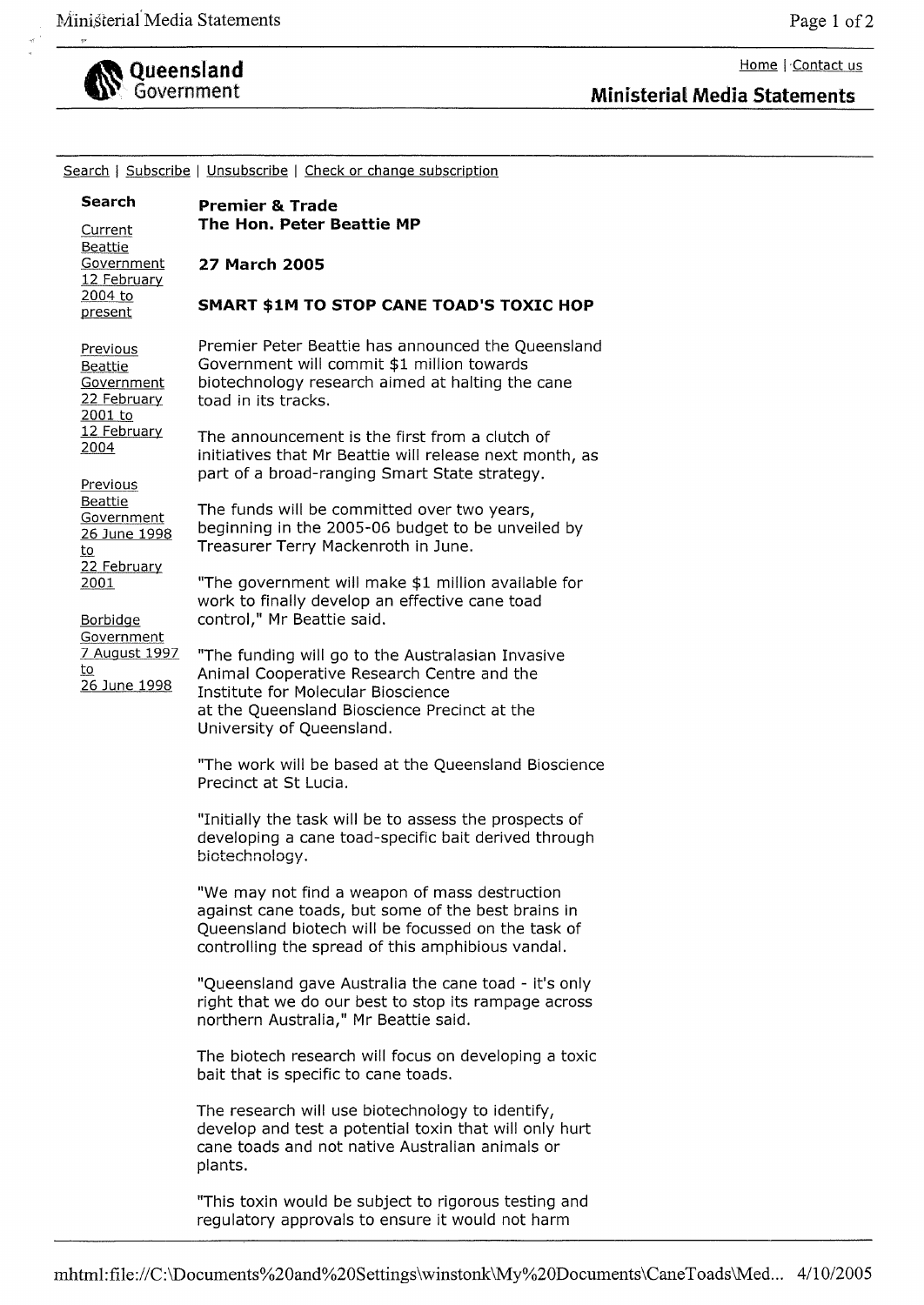other species," Mr Beattie said.

"If successful, it would be put into baits that would be eaten by and harm only cane toads.

"One potential source of the toxin may be the toxic secretion that the cane toad uses in self defence.

"It may be possible to use biotechnology to modify the poisonous compounds produced by the cane toad and turn this weapon against its own species.

"If this works, it is foreseeable that Queenslanders and other Australians may one day be buying baits off the shelf to help control cane toads in their own backyards - like Ratsak for toads.

"Importantly, a safe toad control could be used to reduce the environmental impact of toads in ecologically sensitive areas such as national parks and world heritage areas.

"Wherever the toad goes it leaves a long list of native Australian casualties - including other species of frogs, quolls, lizards and snakes.

"This research will fill an identified gap and priority in the existing Australian research programs aimed at controlling the cane toad," Mr Beattie said.

Copyright | Disclaimer | Privacy © The State of Queensland (Department of the Premier and Cabinet) 2002.

Queensland Government Gateway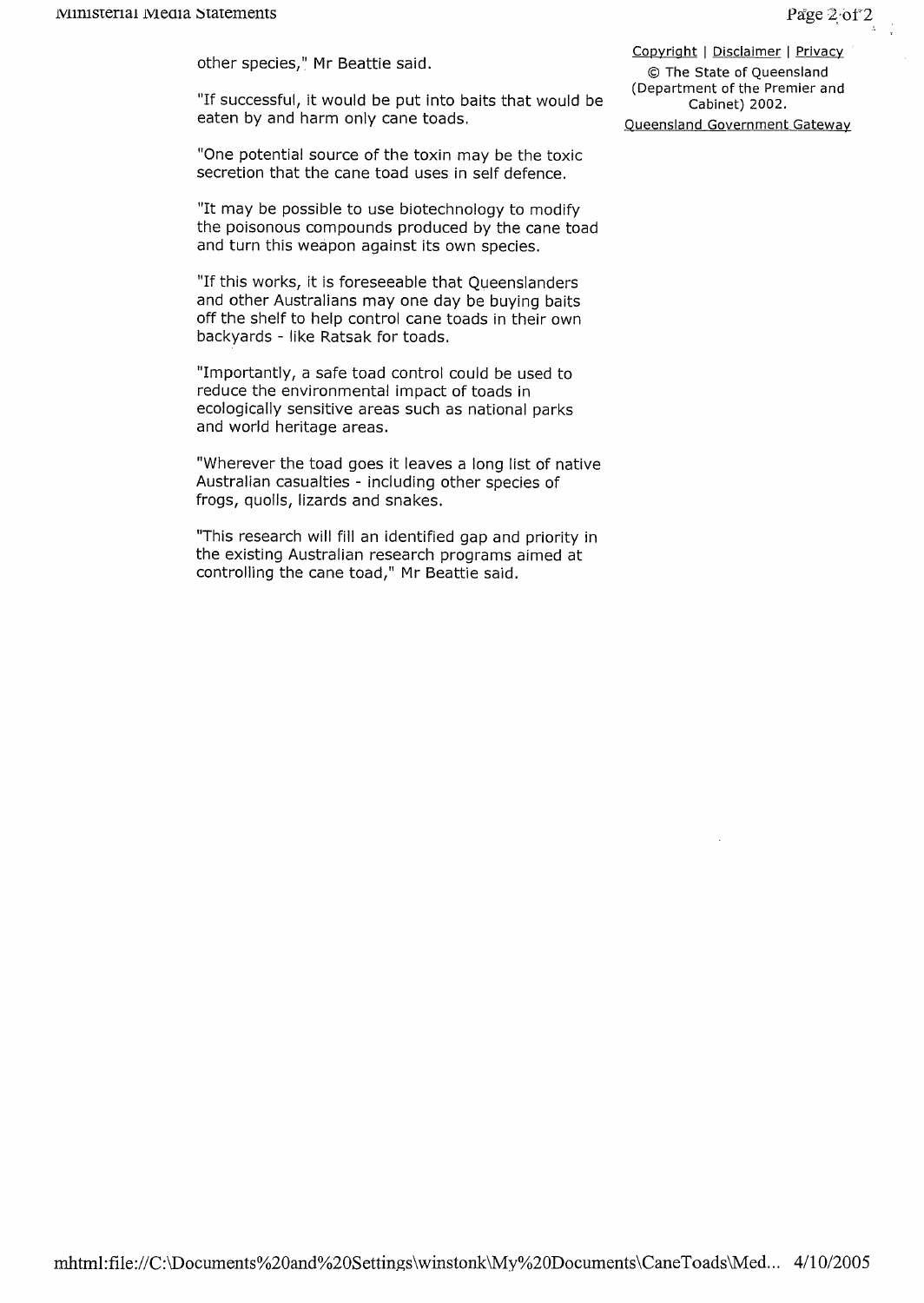$\frac{M_{\text{M}}}{M_{\text{M}}}\sum_{\text{M}}^{N}$  RECEIVED O *minister's office* draft C<br>O EPA O<br>CODM O ADVICE/BNO COOM CO<br>ZOO · O NOTE/FILE<br>DIRECT ZOO O<br>BGPA Q BGPA  $\bigcirc$  2 1 SEP 2005 DIRE  $-2\frac{1}{2}$  ACK **EXAMPLE 2008** SENATOR THE-HON IAN CAMPBELL O Minister for the Environment and Heritage Senator for Western Australia REQUIRED BY. **AFIVED** The Hon Dr Judy Edwards MLA ' 2 2 SEP 2005 Minister for the Environment; Science 29<sup>th</sup> Floor Allendale Square tAU.Jl m:?J\\i\iLEY j , 77 George's Terrace 1 **9 SEP 2005**  PERTH WA 6000

Dear Minister

Thank you for your letter of 4 July 2005 concerning the management of cane toads in Westem Australia. I appreciate your letter and'regret the time it has taken to reply. '

The effects of cane toads on the Australian environment and its wildlife remain a pressing national issue. ! am therefore grateful for your advice on the significant progress that has been made in developing and implementing the joint Cane Toad Management Initiative in our, state and the Northern Territory. The commitment across the community to this venture is very encouraging.

You will recall I invited your Government in August last year to join the Australian Government to provide matching funding for an initiative to prevent cane toads entering our state. In December 2004 you accepted my offer and committed \$600,000 to the Cane Toad Management Initiative. We also agreed that the experience and involvement of the Northern Territory would increase the effectiveness of the programme and invited their assistance.

I am pleased to confirm that the Natural Heritage Trust Board has now released \$600,000 from the Western Australia Strategic Reserve, in line with my commitment to match funding to the joint initiative.

I welcome the additional \$900,000 the Western Australian Govenunent has committed to this work and note your request for matching Australian Government funds. While the work through the Cane Toa4 Management Initiative is important in tackling the advance of cane toads towards Western Australia, and I welcome the further commitment of Western Australian funds, I believe our principal goal, and the biggest investment, should be in finding a long-term biological solution. This was the thrust of my recent announcement that the Australian Govemment would commit \$3 million to extend and speed up CSIRO research into a biological control agent – a solution that, once found, will be of immense benefit to the nation's environment.  $\bigcup_{\zeta} S$   $\bigcap_{\zeta} S$ 

ention's environment.<br>2. August 2007 Langles

Perth

GPO Box B58, Perth WA 6838

Telephone: 08 9325 4227<br>Figure Fax: 08 9325 7906

Canberra Parliament House, Canberra ACT 2600 Telephone: 02 6277 7640 Fax: 026273 6101